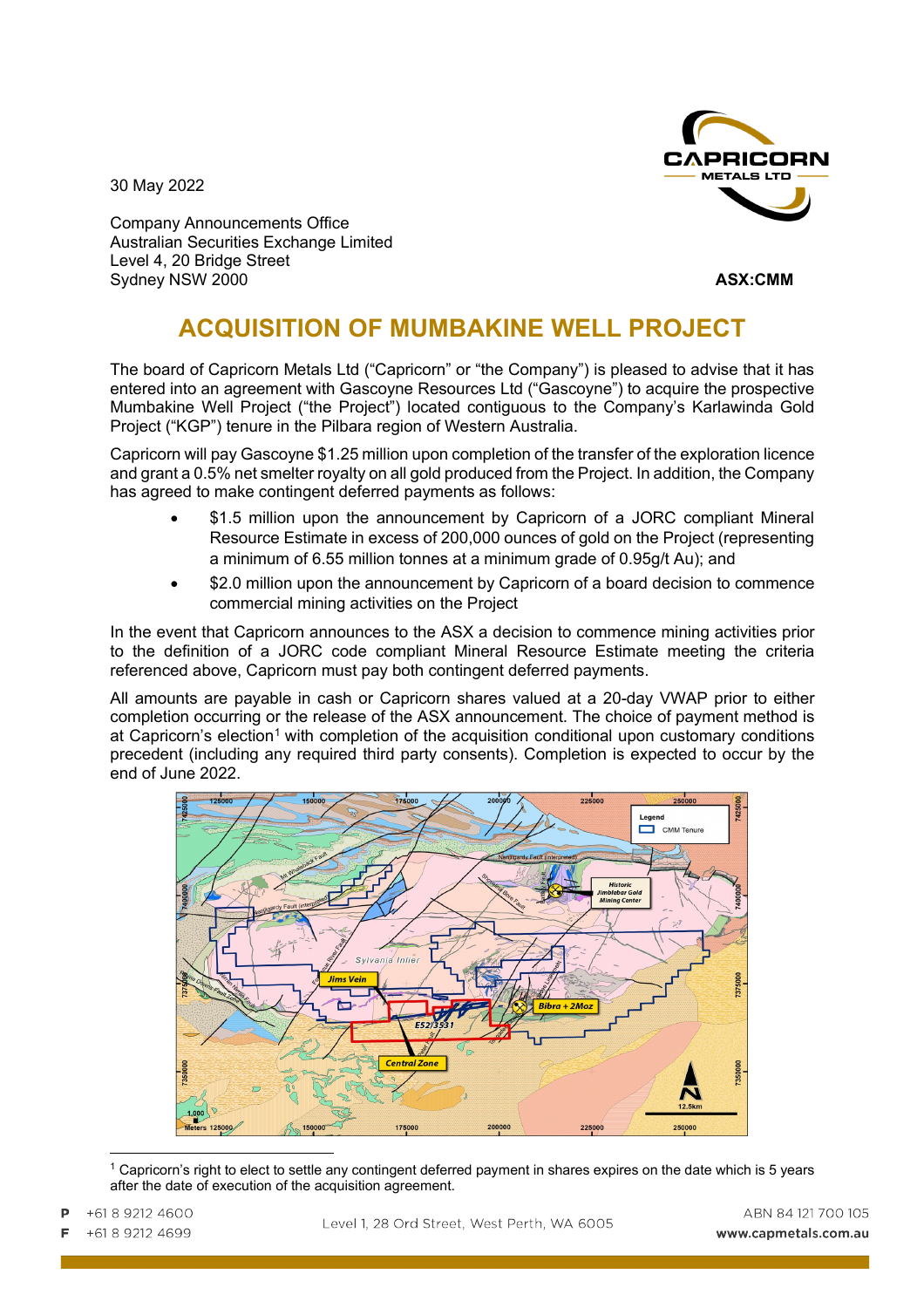The Project is located on exploration licence E52/3531 which is contiguous to Capricorn's existing KGP tenure and is less than 10 kilometres from the processing facility and Bibra open pit. The Project covers approximately 361 square kilometres and lies adjacent to the KGP access road to the Great Northern Highway.

 $\_$  ,  $\_$  ,  $\_$  ,  $\_$  ,  $\_$  ,  $\_$  ,  $\_$  ,  $\_$  ,  $\_$  ,  $\_$  ,  $\_$  ,  $\_$  ,  $\_$  ,  $\_$  ,  $\_$  ,  $\_$  ,  $\_$  ,  $\_$  ,  $\_$  ,  $\_$  ,  $\_$  ,  $\_$  ,  $\_$  ,  $\_$  ,  $\_$  ,  $\_$  ,  $\_$  ,  $\_$  ,  $\_$  ,  $\_$  ,  $\_$  ,  $\_$  ,  $\_$  ,  $\_$  ,  $\_$  ,  $\_$  ,  $\_$  ,

The Project area is located on the southern margin of the Sylvania Dome, an inlier of Archean granitoid – greenstone terrain on the southern edge of the Hamersley Basin. Along the margin of the dome a sequence of meta/basaltic and meta/sedimentary rocks interpreted to be 2700 Ma Fortescue Group has been faulted against the granitoids.

The main focus of historic exploration has been the Central Prospect which straddles 3 kilometres of thrust contact between the granitoids and volcanic/sedimentary rocks of the Fortescue Group. This sequence comprises (north to south) a sedimentary package of shales with minor coarsegrained arkose, steeply dipping to the south, up to 150 metres thick, overlain by a thick sequence of fine-grained mafic volcanics before disappearing undercover. The Central Prospect lies on a gravity high.

There is some evidence of shearing directly adjacent to the granite/sediment contact in the form of quartz stockworks and isolated narrow quartz veins. The stockwork and vein systems are both mineralised. There is also strong shearing along the sediment/mafic contact within the Fortescue sequence. The mylonised shear is 150 metres long by 20 metres wide and was intersected in drilling up to 90 metres vertical depth. This shear is mineralised with an extensive, strongly anomalous arsenic halo.

Very little exploration work has been completed on the Project, however historical drilling in the 1990's by Battle Mountain Australia and Compass Resources NL returned encouraging results at the Central Prospect and the Jims Vein Prospect. Drilling consisted of a total of 112 RAB holes for 4,870 metres and 38 RC holes for 2,320 metres testing gold prospectivity identified in soil sampling programmes.

Significant results from this drilling included:

- 5m @ 7.06ppm from 65 metres WWR064
- 9m @ 2.88ppm from 32 metres WWP023
- 6m @ 3.94ppm from 47 metres WWR118
- 5m @ 3.19ppm from 9 metres WWP008
- 2m @ 7.43ppm from 5 metres WWP013
- 2m @ 5.67ppm from 0 metres WRB144
- 2m  $@$  4.40ppm from 2 metres WRB139
- 2m @ 2.98ppm from 9 metres WRB137
- 3m @ 1.92ppm from 33 metres WWP011

*For more information refer to Appendix 1 and 2.*

#### **Capricorn Executive Chairman Mark Clark commented:**

"The acquisition of the prospective Mumbakine Well Project located only 10 kilometres from the Karlawinda processing plant provides Capricorn with an outstanding opportunity to add satellite resources and ultimately mill feed to the Karlawinda Gold Project."

This announcement has been authorised for release by the Capricorn Metals Ltd board.

**For further information, please contact:** Mr Kim Massey Chief Executive Officer **E:** enquiries@capmet.com.au **T:** +61 8 9212 4600

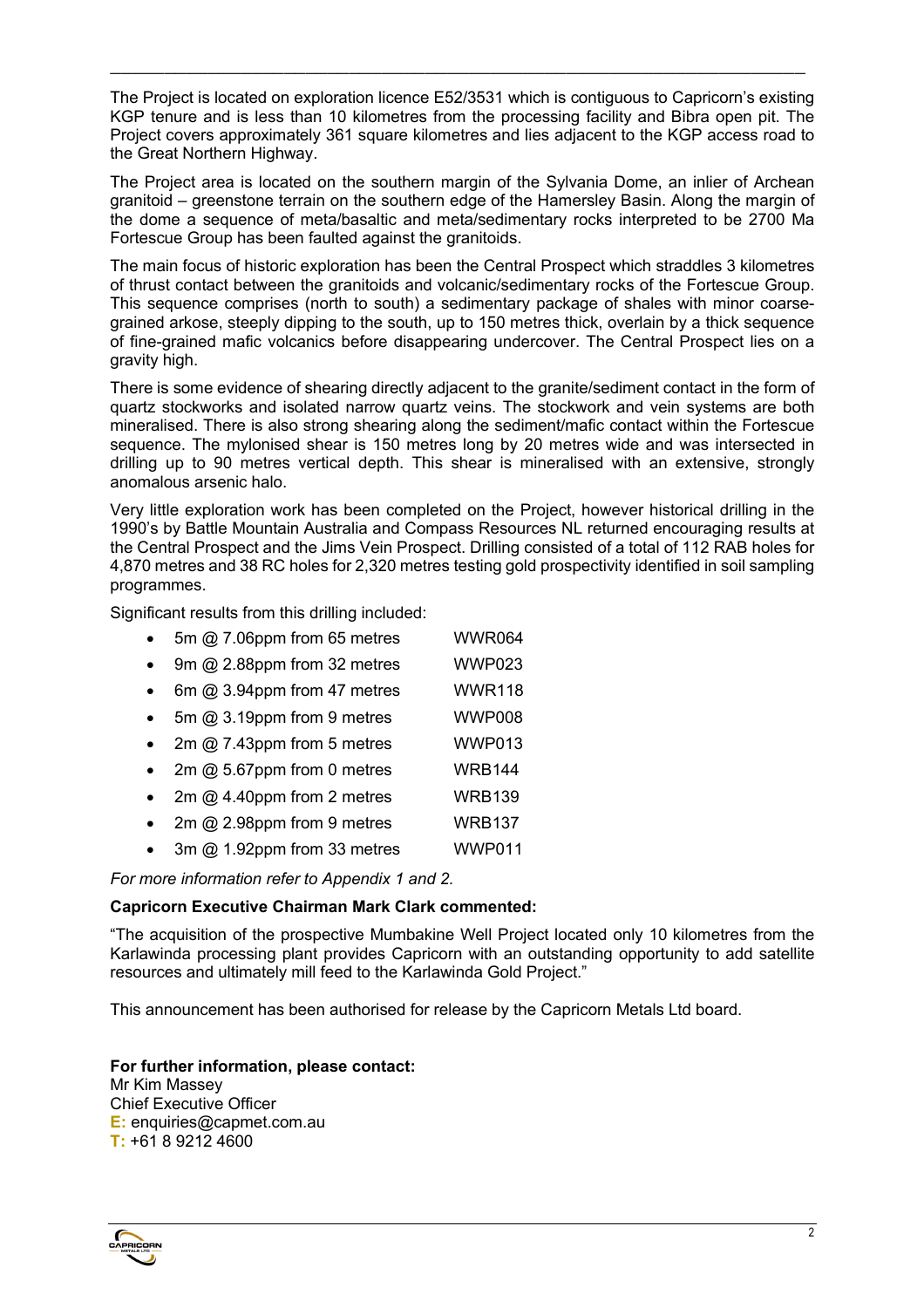### **Forward Looking Statements**

This announcement may contain certain "forward-looking statements" which may not have been based solely on historical facts, but rather may be based on the Company's current expectations about future events and results. Where the Company expresses or implies an expectation of belief as to future events or results, such expectation or belief is expressed in good faith and believed to have a reasonable basis. The detailed reasons for that conclusion are outlined throughout this announcement and all material assumptions are disclosed.

 $\_$  ,  $\_$  ,  $\_$  ,  $\_$  ,  $\_$  ,  $\_$  ,  $\_$  ,  $\_$  ,  $\_$  ,  $\_$  ,  $\_$  ,  $\_$  ,  $\_$  ,  $\_$  ,  $\_$  ,  $\_$  ,  $\_$  ,  $\_$  ,  $\_$  ,  $\_$  ,  $\_$  ,  $\_$  ,  $\_$  ,  $\_$  ,  $\_$  ,  $\_$  ,  $\_$  ,  $\_$  ,  $\_$  ,  $\_$  ,  $\_$  ,  $\_$  ,  $\_$  ,  $\_$  ,  $\_$  ,  $\_$  ,  $\_$  ,

However, forward looking statements are subject to risks, uncertainties, assumptions and other factors, which could cause actual results to differ materially from future results expressed, projected or implied by such forward-looking statements.

Such risks include, but are not limited to resource risk, metals price volatility, currency fluctuations, increased production costs and variances in ore grade or recovery rates from those assumed in mining plans, as well as governmental regulation and judicial outcomes.

For a more detailed discussion of such risks and other factors, see the Company's Annual Reports, as well as the Company's other filings. Readers should not place undue reliance on forward looking information. The Company does not undertake any obligation to release publicly any revisions to any "forward looking statement" to reflect events or circumstances after the date of this announcement, or to reflect the occurrence of unanticipated events, except as may be required under applicable securities laws.

### **Competent Persons Statement**

The information in this report that relates to Exploration Results is based on information compiled by Mr. Jarrad Price who is General Manager - Geology at, and a full-time employee of, the Company. Mr. Jarrad Price is a current Member of the Australian Institute of Geoscientists and has sufficient experience, which is relevant to the style of mineralisation and types of deposit under consideration and to the activities undertaken, to qualify as a Competent Person as defined in the 2012 Edition of the "Australasian Code of Reporting of Exploration Results, Mineral Resources and Ore Reserves". Mr. Price consents to the inclusion in the report of the matters based on the information in the form and context in which it appears.

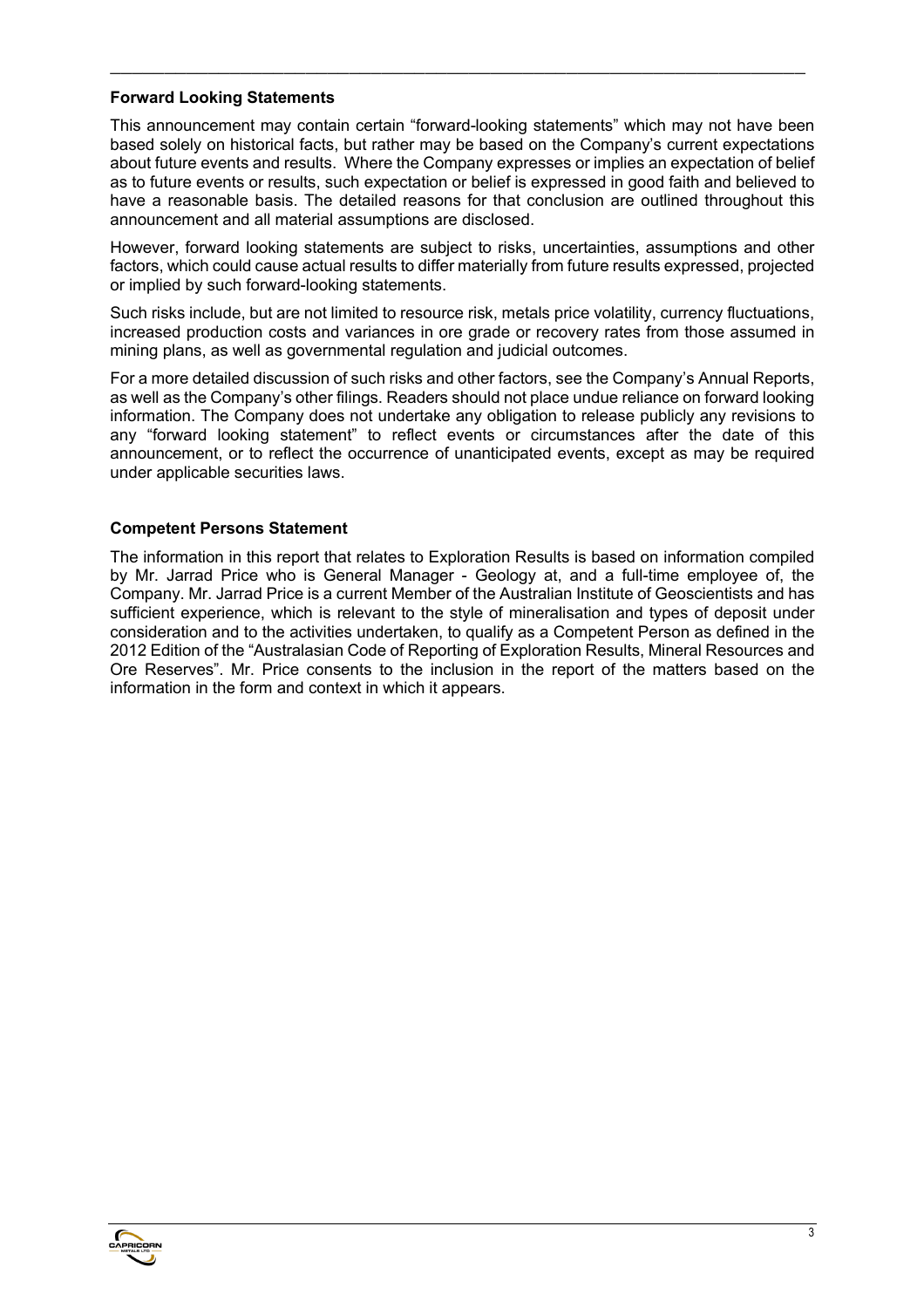|               | Hole |          |         | RL    | Hole   |           |                |                | Width                     | Grade              |
|---------------|------|----------|---------|-------|--------|-----------|----------------|----------------|---------------------------|--------------------|
| Hole No       | Type | Northing | Easting |       | Depth  | Dip/Azi   | From           | To             |                           | $(g/t \text{ Au})$ |
| <b>WWR064</b> | RC   | 7366424  | 783410  | 510   | 120    | $-60/360$ | 65             | 70             | 5                         | 7.06               |
| WWP023        | RAB  | 7366607  | 783517  | 505   | 44     | $-60/360$ | 32             | 41             | 9                         | 2.88               |
| <b>WWR118</b> | RC   | 7366654  | 783685  | 502   | 130    | $-60/360$ | 47             | 53             | 6                         | 3.94               |
| <b>WWP008</b> | RAB  | 7366455  | 783308  | 509   | 52     | $-60/360$ | 9              | 14             | 5                         | 3.19               |
| <b>WWP013</b> | RAB  | 7366495  | 783422  | 504   | 40     | $-60/360$ | 5              | $\overline{7}$ | $\overline{2}$            | 7.43               |
| <b>WRB144</b> | RC   | 7367064  | 782654  | 500   | 20     | $-60/100$ | $\mathsf 0$    | $\overline{2}$ | $\mathbf 2$               | 5.67               |
| <b>WRB139</b> | RC   | 7367002  | 782588  | 500   | $20\,$ | $-60/112$ | $\overline{2}$ | 4              | $\overline{2}$            | 4.40               |
| <b>WRB137</b> | RC   | 7367010  | 782569  | 500   | $20\,$ | $-60/112$ | 9              | 11             | $\mathbf 2$               | 2.98               |
| <b>WWP011</b> | RAB  | 7366456  | 783411  | 507   | 36     | $-60/360$ | 33             | 36             | 3                         | 1.92               |
| <b>WRB130</b> | RC   | 7366680  | 783673  | 500   | 62     | $-60/330$ | 38             | 42             | $\overline{4}$            | 1.05               |
| <b>WRB131</b> | RC   | 7366642  | 783702  | 500   | $70\,$ | $-60/330$ | 53             | 56             | $\ensuremath{\mathsf{3}}$ | 1.37               |
| <b>WWP009</b> | RAB  | 7366428  | 783308  | 510   | 52     | $-60/360$ | 38             | 42             | 4                         | 1.01               |
| <b>WRB138</b> | RC   | 7367006  | 782579  | 500   | 20     | $-60/112$ | 5              | 6              | $\mathbf{1}$              | 3.10               |
| <b>WWR116</b> | RC   | 7366373  | 783408  | 510   | 148    | $-60/360$ | 104            | 107            | $\mathbf{3}$              | 0.97               |
| <b>WRB145</b> | RC   | 7367165  | 782701  | 500   | 20     | $-60/90$  | 5              | $\overline{7}$ | $\overline{2}$            | 1.42               |
| <b>WWR064</b> | RC   | 7366424  | 783410  | 510   | 120    | $-60/360$ | 71             | 76             | 5                         | 0.56               |
| <b>WWP037</b> | RAB  | 7366898  | 784344  | 503   | 52     | $-60/360$ | 16             | 20             | 4                         | 0.63               |
| <b>WRB136</b> | RC   | 7367016  | 782560  | 500   | 19     | $-60/112$ | 16             | 18             | $\overline{2}$            | 1.13               |
| <b>WRB125</b> | RC   | 7366583  | 783593  | 500   | 80     | $-60/360$ | 34             | 35             | $\mathbf{1}$              | 2.20               |
| <b>WWP018</b> | RAB  | 7366496  | 783514  | 506   | 45     | $-60/360$ | 40             | 45             | 5                         | 0.44               |
| <b>WWP001</b> | RAB  | 7366996  | 782509  | 503   | 30     | $-60/360$ | 12             | 14             | $\overline{2}$            | 1.05               |
| <b>WWP002</b> | RAB  | 7367070  | 782615  | 501   | 40     | $-60/360$ | 9              | 10             | $\mathbf{1}$              | 1.62               |
| <b>WRB130</b> | RC   | 7366680  | 783673  | 500   | 62     | $-60/330$ | 43             | 45             | $\overline{2}$            | 0.66               |
| <b>WRB140</b> | RC   | 7366998  | 782597  | 500   | 20     | $-60/112$ | $\mathbf{1}$   | $\overline{2}$ | $\mathbf{1}$              | 1.30               |
| <b>WWP002</b> | RAB  | 7367070  | 782615  | 501   | 40     | $-60/360$ | 11             | 12             | $\mathbf{1}$              | 1.27               |
| <b>WRB147</b> | RC   | 7367166  | 782662  | 500   | 20     | $-60/90$  | 15             | 17             | $\overline{2}$            | 0.61               |
| <b>WWP009</b> | RAB  | 7366428  | 783308  | 510   | 52     | $-60/360$ | 48             | 50             | $\mathbf 2$               | 0.60               |
| <b>WWR118</b> | RC   | 7366654  | 783685  | 502   | 130    | $-60/360$ | 56             | 58             | $\overline{2}$            | 0.43               |
| <b>WRB120</b> | RC   | 7366456  | 783359  | 500   | 80     | $-60/360$ | 35             | 36             | $\mathbf{1}$              | 0.68               |
| <b>WRB146</b> | RC   | 7367166  | 782688  | 500   | 20     | $-60/90$  | $\overline{2}$ | 3              | $\mathbf{1}$              | 0.66               |
| <b>WWP012</b> | RAB  | 7366474  | 783421  | 505.5 | 40     | $-60/360$ | 20             | 21             | $1\,$                     | 0.61               |
| <b>WWR064</b> | RC   | 7366424  | 783410  | 510   | 120    | $-60/360$ | 115            | 116            | $\mathbf{1}$              | 0.60               |
| <b>WRB120</b> | RC   | 7366456  | 783359  | 500   | 80     | $-60/360$ | 41             | 42             | $\mathbf 1$               | 0.54               |
| <b>WRB142</b> | RC   | 7367064  | 782675  | 500   | 20     | $-60/100$ | $\overline{2}$ | 3              | $\mathbf{1}$              | 0.50               |
| <b>WRB120</b> | RC   | 7366456  | 783359  | 500   | 80     | $-60/360$ | $\overline{7}$ | 8              | $\mathbf{1}$              | 0.45               |
| <b>WWR063</b> | RC   | 7366385  | 783306  | 510   | 120    | $-60/360$ | 89             | 90             | $\mathbf{1}$              | 0.45               |
| <b>WRB133</b> | RC   | 7366721  | 783776  | 500   | 62     | $-60/360$ | 15             | 16             | $\mathbf{1}$              | 0.44               |
| <b>WWR064</b> | RC   | 7366424  | 783410  | 510   | 120    | $-60/360$ | 102            | 103            | $1\,$                     | 0.44               |
| <b>WRB131</b> | RC   | 7366642  | 783702  | 500   | 70     | $-60/330$ | 32             | 33             | $\mathbf{1}$              | 0.41               |
| <b>WWR064</b> | RC   | 7366424  | 783410  | 510   | 120    | $-60/360$ | 63             | 64             | $\mathbf{1}$              | 0.41               |

 $\_$  ,  $\_$  ,  $\_$  ,  $\_$  ,  $\_$  ,  $\_$  ,  $\_$  ,  $\_$  ,  $\_$  ,  $\_$  ,  $\_$  ,  $\_$  ,  $\_$  ,  $\_$  ,  $\_$  ,  $\_$  ,  $\_$  ,  $\_$  ,  $\_$  ,  $\_$  ,  $\_$  ,  $\_$  ,  $\_$  ,  $\_$  ,  $\_$  ,  $\_$  ,  $\_$  ,  $\_$  ,  $\_$  ,  $\_$  ,  $\_$  ,  $\_$  ,  $\_$  ,  $\_$  ,  $\_$  ,  $\_$  ,  $\_$  ,

# **Appendix 1 – Significant Results**

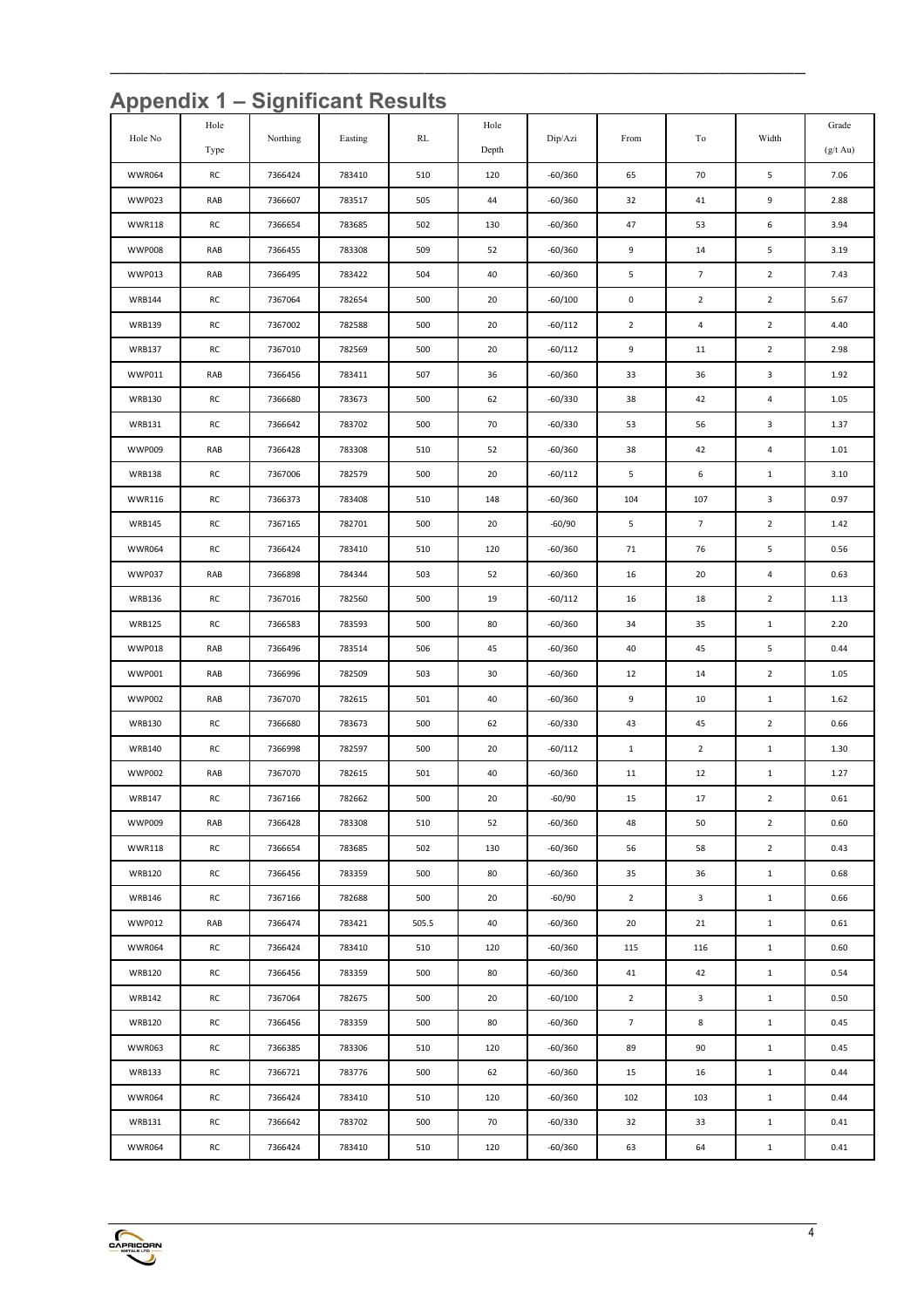### **Appendix 2 JORC Code, 2012 Edition – Table 1**

### **Section 1 Sampling Techniques and Data**

(Criteria in this section apply to all succeeding sections.)

| <b>Criteria</b>                                         | <b>JORC Code explanation</b>                                                                                                                                                                                                                                                                                                                                                                                                                                                                                                                                                                                                                                                                                                                                                                                                                                                                                                                                                                                                                                                                                 | <b>Commentary</b>                                                                                                                                                                                                                                                                                                                                                                                                                                                                                                                                                                         |
|---------------------------------------------------------|--------------------------------------------------------------------------------------------------------------------------------------------------------------------------------------------------------------------------------------------------------------------------------------------------------------------------------------------------------------------------------------------------------------------------------------------------------------------------------------------------------------------------------------------------------------------------------------------------------------------------------------------------------------------------------------------------------------------------------------------------------------------------------------------------------------------------------------------------------------------------------------------------------------------------------------------------------------------------------------------------------------------------------------------------------------------------------------------------------------|-------------------------------------------------------------------------------------------------------------------------------------------------------------------------------------------------------------------------------------------------------------------------------------------------------------------------------------------------------------------------------------------------------------------------------------------------------------------------------------------------------------------------------------------------------------------------------------------|
| <b>Sampling</b><br>techniques                           | Nature and quality of sampling (eg cut channels, random chips, or specific specialised<br>$\bullet$<br>industry standard measurement tools appropriate to the minerals under investigation.<br>such as down hole gamma sondes, or handheld XRF instruments, etc). These examples<br>should not be taken as limiting the broad meaning of sampling.<br>Include reference to measures taken to ensure sample representivity and the appropriate<br>calibration of any measurement tools or systems used.<br>Aspects of the determination of mineralisation that are Material to the Public Report.<br>$\bullet$<br>In cases where 'industry standard' work has been done this would be relatively simple<br>(eg 'reverse circulation drilling was used to obtain 1 m samples from which 3 kg was<br>pulverised to produce a 30 g charge for fire assay'). In other cases more explanation<br>may be required, such as where there is coarse gold that has inherent sampling<br>problems. Unusual commodities or mineralisation types (eg submarine nodules) may<br>warrant disclosure of detailed information. | Drilling on E52/3531 has been completed by multiple companies mainly in the 1990's using<br>a combination of Reverse Circulation (RC) and RAB. The methods of collection for the<br>historical data are unknown.<br>Sample weight and collection method are unknown for the historical drilling. Sample condition<br>is not logged in the available data. Sample quality is unknown for the historical drilling. The<br>majority of samples are recorded as being assayed by agua regia.<br>Field duplicates and certified reference material (CRM) data are not present in the database. |
| <b>Drilling</b><br>techniques                           | Drill type (eg core, reverse circulation, open-hole hammer, rotary air blast, auger,<br>Bangka, sonic, etc) and details (eg core diameter, triple or standard tube, depth of<br>diamond tails, face-sampling bit or other type, whether core is oriented and if so, by what<br>method, etc).                                                                                                                                                                                                                                                                                                                                                                                                                                                                                                                                                                                                                                                                                                                                                                                                                 | RC and RAB drilling bit and blade diameters are unknown for the historical drilling.                                                                                                                                                                                                                                                                                                                                                                                                                                                                                                      |
| <b>Drill</b><br>sample<br>recovery                      | Method of recording and assessing core and chip sample recoveries and results<br>$\bullet$<br>assessed.<br>Measures taken to maximise sample recovery and ensure representative nature of the<br>samples.<br>Whether a relationship exists between sample recovery and grade and whether sample<br>bias may have occurred due to preferential loss/gain of fine/coarse material.                                                                                                                                                                                                                                                                                                                                                                                                                                                                                                                                                                                                                                                                                                                             | The method of recording and assessing chip sample recoveries and results is unknown.<br>The measures taken to maximise sample recovery and ensure representative nature of the<br>samples are unknown.<br>Sample condition is not in the available logging.<br>It is unknown if bias exists between sample recovery and grade.                                                                                                                                                                                                                                                            |
| Logging                                                 | Whether core and chip samples have been geologically and geotechnically logged to a<br>level of detail to support appropriate Mineral Resource estimation, mining studies and<br>metallurgical studies.<br>Whether logging is qualitative or quantitative in nature. Core (or costean, channel, etc)<br>photography.<br>The total length and percentage of the relevant intersections logged.<br>$\bullet$                                                                                                                                                                                                                                                                                                                                                                                                                                                                                                                                                                                                                                                                                                   | Logging processes are unknown for the historical drilling. Logging field in the database show<br>that lithology was logged.<br>Logging is both qualitative and quantitative or semi-quantitative in nature.                                                                                                                                                                                                                                                                                                                                                                               |
| Sub-sampling<br>techniques and<br>sample<br>preparation | If core, whether cut or sawn and whether quarter, half or all core taken.<br>If non-core, whether riffled, tube sampled, rotary split, etc and whether sampled wet or<br>$\bullet$<br>dry.<br>For all sample types, the nature, quality and appropriateness of the sample preparation<br>technique.<br>Quality control procedures adopted for all sub-sampling stages to maximise<br>representivity of samples.                                                                                                                                                                                                                                                                                                                                                                                                                                                                                                                                                                                                                                                                                              | Non-core sampling sub sampling techniques are not known. Sample condition is not in the<br>available data.<br>Sample preparation techniques are not known.<br>Field duplicates and certified reference material (CRM) data are present in the available<br>database.                                                                                                                                                                                                                                                                                                                      |

 $P$  +61 8 9212 4600

 $F + 61892124699$ 

Level 1, 28 Ord Street, West Perth, WA 6005

ABN 84 121 700 105

www.capmetals.com.au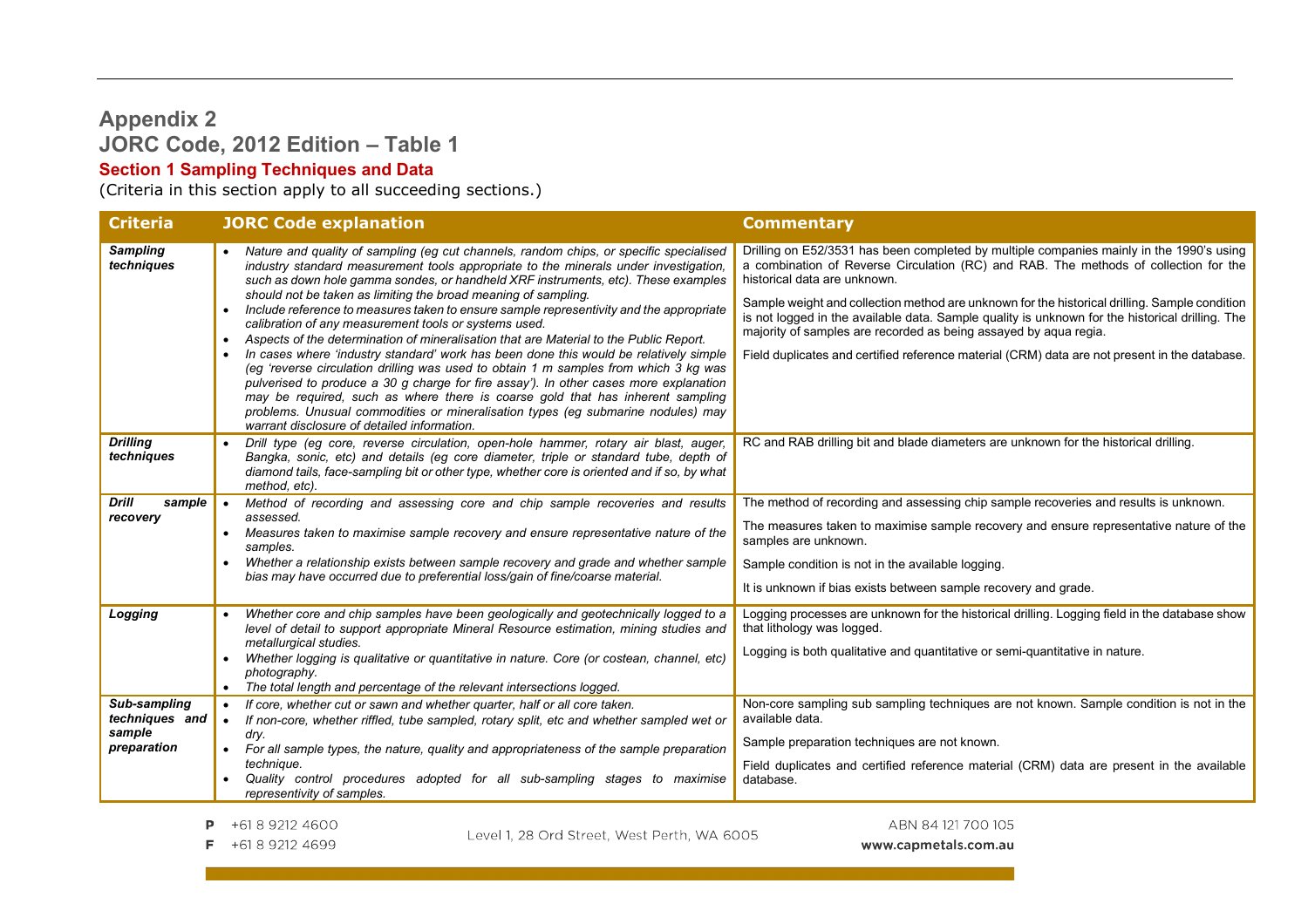| <b>Criteria</b>                                                               | <b>JORC Code explanation</b>                                                                                                                                                                                                                                                                                                                                                                                                                                                                                                                                                                                                                    | <b>Commentary</b>                                                                                                                                                                                                                                                                                                                                                                                                                                                                                  |
|-------------------------------------------------------------------------------|-------------------------------------------------------------------------------------------------------------------------------------------------------------------------------------------------------------------------------------------------------------------------------------------------------------------------------------------------------------------------------------------------------------------------------------------------------------------------------------------------------------------------------------------------------------------------------------------------------------------------------------------------|----------------------------------------------------------------------------------------------------------------------------------------------------------------------------------------------------------------------------------------------------------------------------------------------------------------------------------------------------------------------------------------------------------------------------------------------------------------------------------------------------|
|                                                                               | Measures taken to ensure that the sampling is representative of the in situ material<br>collected, including for instance results for field duplicate/second-half sampling.<br>Whether sample sizes are appropriate to the grain size of the material being sampled.<br>$\bullet$                                                                                                                                                                                                                                                                                                                                                               | Sample sizes are unknown.                                                                                                                                                                                                                                                                                                                                                                                                                                                                          |
| <b>Quality of assay</b><br>data<br>and<br>laboratory tests                    | The nature, quality and appropriateness of the assaying and laboratory procedures used<br>$\bullet$<br>and whether the technique is considered partial or total.<br>• For geophysical tools, spectrometers, handheld XRF instruments, etc, the parameters<br>used in determining the analysis including instrument make and model, reading times,<br>calibrations factors applied and their derivation, etc.<br>Nature of quality control procedures adopted (eg standards, blanks, duplicates, external<br>$\bullet$<br>laboratory checks) and whether acceptable levels of accuracy (ie lack of bias) and<br>precision have been established. | The majority of drilling is recorded as being assayed using aqua regia at ALS and Genalysis.<br>This is considered appropriate for the stage of the project.<br>Field duplicates and certified reference material (CRM) data are not present in the available<br>data.                                                                                                                                                                                                                             |
| <b>Verification</b><br>of<br>sampling<br>and<br>assaying                      | $\bullet$<br>The verification of significant intersections by either independent or alternative company<br>personnel.<br>• The use of twinned holes.<br>Documentation of primary data, data entry procedures, data verification, data storage<br>(physical and electronic) protocols.<br>• Discuss any adjustment to assay data.                                                                                                                                                                                                                                                                                                                | There has been no verification of significant intersections or rockchip sampling/assaying.<br>Twin holes will be planned to verify the historical data. Logging and sampling procedures of<br>the historical data are unknown.                                                                                                                                                                                                                                                                     |
| <b>Location of data</b><br>points                                             | Accuracy and quality of surveys used to locate drill holes (collar and down-hole surveys),<br>$\bullet$<br>trenches, mine workings and other locations used in Mineral Resource estimation.<br>Specification of the grid system used.<br>$\bullet$<br>Quality and adequacy of topographic control.<br>$\bullet$                                                                                                                                                                                                                                                                                                                                 | Drillhole collar position accuracy is unknown. Being that it is an inherited historical dataset<br>there are no details on the collar survey or downhole survey methods. The majority of<br>downhole surveys in the database are listed as method not recorded, and surveys are<br>generally at the collar.<br>Drillhole location data was initially captured in the AMG84 zone 50 grid system and have<br>been converted to a local grid.<br>No surface topography files are currently available. |
| <b>Data</b><br>spacing<br>and distribution                                    | Data spacing for reporting of Exploration Results.<br>$\bullet$<br>Whether the data spacing and distribution is sufficient to establish the degree of<br>$\bullet$<br>geological and grade continuity appropriate for the Mineral Resource and Ore Reserve<br>estimation procedure(s) and classifications applied.<br>Whether sample compositing has been applied.                                                                                                                                                                                                                                                                              | Drilling has been completed on a 50m along strike x 25m across strike grid.<br>Sample compositing at 4m is common in the data, with details about this not currently<br>available.                                                                                                                                                                                                                                                                                                                 |
| <b>Orientation</b><br>0f<br>data in relation<br>geological<br>to<br>structure | Whether the orientation of sampling achieves unbiased sampling of possible structures<br>$\bullet$<br>and the extent to which this is known, considering the deposit type.<br>$\bullet$<br>If the relationship between the drilling orientation and the orientation of key mineralised<br>structures is considered to have introduced a sampling bias, this should be assessed<br>and reported if material.                                                                                                                                                                                                                                     | Drill lines are oriented across strike, running north-south for Central Lode and east-west for<br>Jims Vein. The orebody dips about 40 degrees to the south at Central Lode and 30 degrees<br>to the west at Jims Vein.<br>The drillholes have been drilled at inclination of -60 to the north at Central Lode and -60<br>degrees to the east at Jims Vein. The orientation of the drilling is suitable for the<br>mineralisation style and orientation of the mineralisation.                     |
| Sample security                                                               | The measures taken to ensure sample security.<br>$\bullet$                                                                                                                                                                                                                                                                                                                                                                                                                                                                                                                                                                                      | Sample security measures taken on the historical data are unknown.                                                                                                                                                                                                                                                                                                                                                                                                                                 |

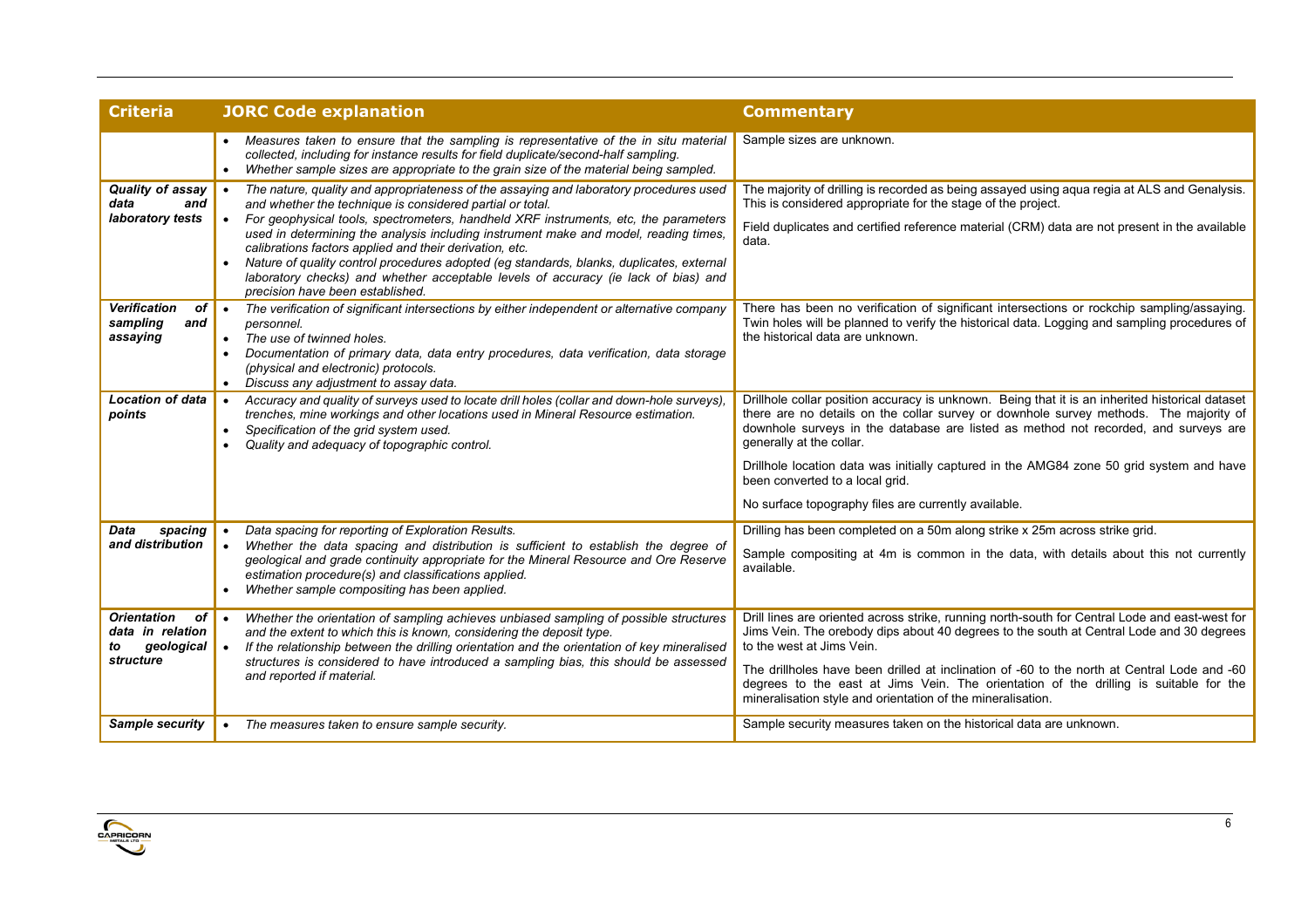| <b>Criteria</b>   | <b>JORC Code explanation</b>                                                  | <b>Commentary</b>                                                |
|-------------------|-------------------------------------------------------------------------------|------------------------------------------------------------------|
| Audits<br>reviews | The results of any audits or reviews of sampling techniques and data.<br>or I | No audits or reviews have been completed on sampling techniques. |

### **Section 2 Reporting of Exploration Results**

(Criteria listed in the preceding section also apply to this section.)

| <b>Criteria</b>                                        | <b>JORC Code explanation</b>                                                                                                                                                                                                                                                                                                                                                                                                                                | <b>Commentary</b>                                                                                                                                                                                                                                                                                                                                                                                                                                                                                                                                                                                                                                                                                                                                                                                                                                                                                                                                                                                                                                                                                                                                                                                                                                                                                                                                                                                                                                                                                                                                                                                                                                              |
|--------------------------------------------------------|-------------------------------------------------------------------------------------------------------------------------------------------------------------------------------------------------------------------------------------------------------------------------------------------------------------------------------------------------------------------------------------------------------------------------------------------------------------|----------------------------------------------------------------------------------------------------------------------------------------------------------------------------------------------------------------------------------------------------------------------------------------------------------------------------------------------------------------------------------------------------------------------------------------------------------------------------------------------------------------------------------------------------------------------------------------------------------------------------------------------------------------------------------------------------------------------------------------------------------------------------------------------------------------------------------------------------------------------------------------------------------------------------------------------------------------------------------------------------------------------------------------------------------------------------------------------------------------------------------------------------------------------------------------------------------------------------------------------------------------------------------------------------------------------------------------------------------------------------------------------------------------------------------------------------------------------------------------------------------------------------------------------------------------------------------------------------------------------------------------------------------------|
| Mineral<br>and<br>tenement<br>land<br>tenure<br>status | Type, reference name/number, location and ownership including agreements or material<br>$\bullet$<br>issues with third parties such as joint ventures, partnerships, overriding royalties, native<br>title interests, historical sites, wilderness or national park and environmental settings.<br>The security of the tenure held at the time of reporting along with any known impediments<br>$\bullet$<br>to obtaining a licence to operate in the area. | The drillholes reported in this announcement are on E52/3531.<br>The tenement is subject to the usual WA State Government royalty and a net smelter royalty<br>of 0.5% on all gold produced from the tenement as detailed in the body of the announcement.<br>No other known impediments exist to operate in the area.                                                                                                                                                                                                                                                                                                                                                                                                                                                                                                                                                                                                                                                                                                                                                                                                                                                                                                                                                                                                                                                                                                                                                                                                                                                                                                                                         |
| <b>Exploration</b><br>done by other<br>parties         | Acknowledgment and appraisal of exploration by other parties.                                                                                                                                                                                                                                                                                                                                                                                               | Giralia Resources NL first discovered gold in the area in 1993 through soil and rock chip<br>sampling. Battle Mountain Australia entered into a farmin agreement in 1993 and following<br>that aeromagnetic interpretation, stream sampling, soil and rock chip sampling and RAB/RC<br>drilling. From 1996 to 1997 Compass Resources NL entered a JV on the project and<br>completed RC drilling.                                                                                                                                                                                                                                                                                                                                                                                                                                                                                                                                                                                                                                                                                                                                                                                                                                                                                                                                                                                                                                                                                                                                                                                                                                                              |
| Geology                                                | Deposit type, geological setting and style of mineralisation.<br>$\bullet$                                                                                                                                                                                                                                                                                                                                                                                  | The project area is located on the southern margin of the Sylvania Dome, an inlier of<br>Archaean granitoid - greenstone terrain on the southern edge of the Hamersley Basin.<br>Along the margin of the dome a sequence of meta - basaltic and meta - sedimentary rocks<br>interpreted to be of the 2700 Ma Fortescue Group has been faulted against the granitoids.<br>To the south-east this succession is unconformably overlain by Proterozoic rocks of the<br>Bangemall Basin and to the south-west it disappears under laterite and transported cover.<br>The granitoid contact was previously thought to be concealed by Bangemall Group<br>sediments but is now known to include Fortescue Group rocks, hosting gold - bearing quartz<br>veins.<br>The main focus to date has been the Central Prospect which straddles 3km of thrust contact<br>between the granitoids and volcanic/sedimentary rocks of the Fortescue Group. This<br>sequence comprises (north to south) a sedimentary package of shales with minor coarse-<br>grained arkose, steeply dipping to the south, up to 150m thick, overlain by a thick sequence<br>of fine-grained mafic volcanics, ≥300m thick, before disappearing undercover. The central<br>prospect lies on a gravity high.<br>There is some evidence of shearing directly adjacent to the granite/sediment contact in the<br>form of quartz stockworks and isolated narrow quartz veins. The stockwork and vein systems<br>are both mineralized. There is also strong shearing along the sediment/mafic contact within<br>the Fortescue sequence. The mylonised shear extends for 150m, is up to 20m wide and was |

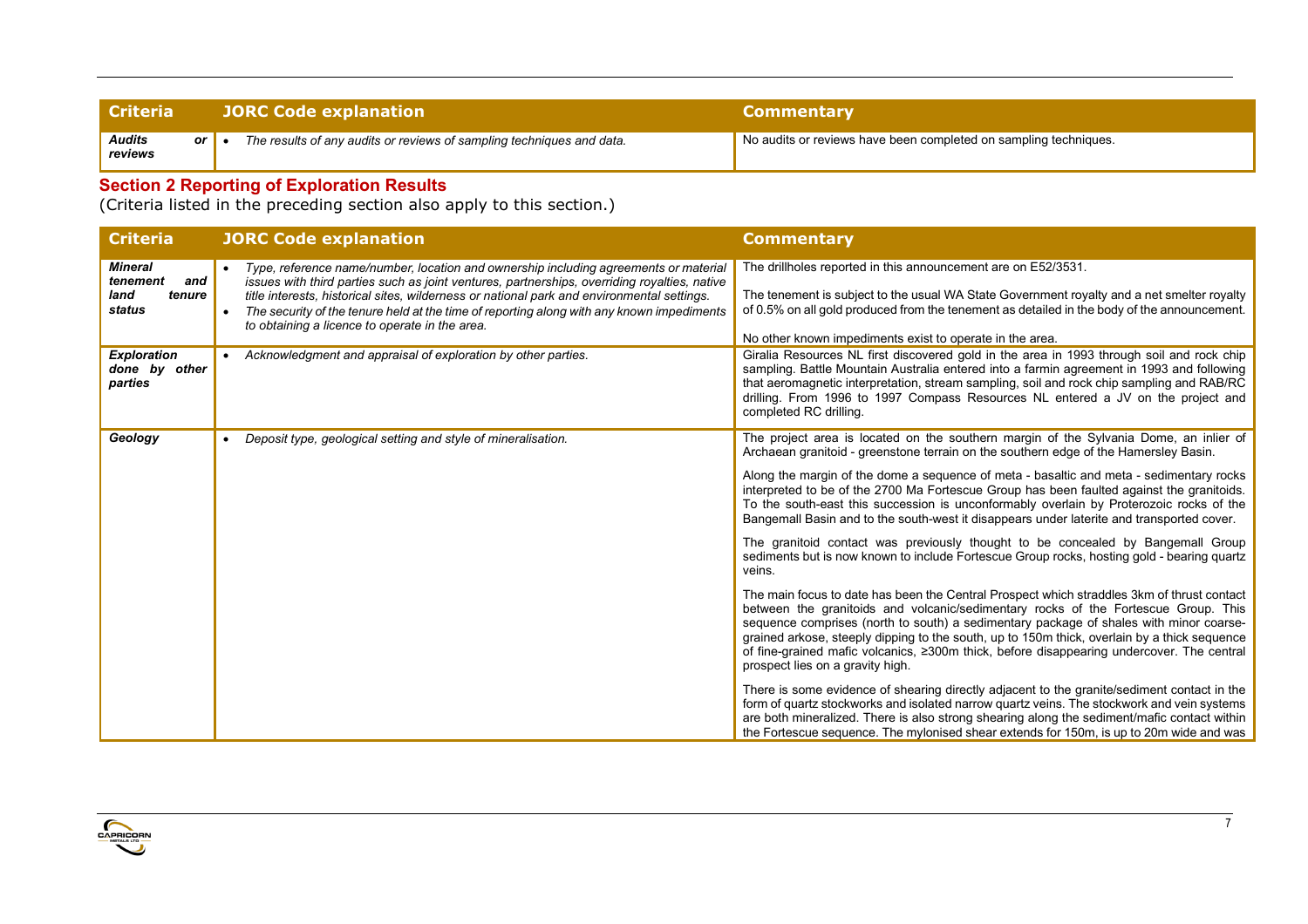| <b>Criteria</b>                                                                           | <b>JORC Code explanation</b>                                                                                                                                                                                                                                                                                                                                                                                                                                                                                                                                                                                                                                                                                                                                         | <b>Commentary</b>                                                                                                                                                                                             |
|-------------------------------------------------------------------------------------------|----------------------------------------------------------------------------------------------------------------------------------------------------------------------------------------------------------------------------------------------------------------------------------------------------------------------------------------------------------------------------------------------------------------------------------------------------------------------------------------------------------------------------------------------------------------------------------------------------------------------------------------------------------------------------------------------------------------------------------------------------------------------|---------------------------------------------------------------------------------------------------------------------------------------------------------------------------------------------------------------|
|                                                                                           |                                                                                                                                                                                                                                                                                                                                                                                                                                                                                                                                                                                                                                                                                                                                                                      | intersected in drilling up to 90m vertical depth. This shear is mineralized with an extensive,<br>strongly anomalous arsenic halo.                                                                            |
| <b>Drill</b><br>hole<br><b>Information</b>                                                | A summary of all information material to the understanding of the exploration results<br>$\bullet$<br>including a tabulation of the following information for all Material drill holes:<br>easting and northing of the drill hole collar<br>$\circ$<br>elevation or RL (Reduced Level - elevation above sea level in metres) of the drill<br>$\circ$<br>hole collar<br>dip and azimuth of the hole<br>$\circ$<br>down hole length and interception depth<br>$\circ$<br>hole length.<br>$\circ$<br>If the exclusion of this information is justified on the basis that the information is not<br>$\bullet$<br>Material and this exclusion does not detract from the understanding of the report, the<br>Competent Person should clearly explain why this is the case. | All relevant drillhole information can be found in section 1 - "Sampling techniques", "Drilling<br>techniques" and "Drill Sample Recovery" and the significant intercepts table.                              |
| Data<br>aggregation<br>methods                                                            | In reporting Exploration Results, weighting averaging techniques, maximum and/or<br>$\bullet$<br>minimum grade truncations (eg cutting of high grades) and cut-off grades are usually<br>Material and should be stated.<br>Where aggregate intercepts incorporate short lengths of high grade results and longer<br>$\bullet$<br>lengths of low grade results, the procedure used for such aggregation should be stated<br>and some typical examples of such aggregations should be shown in detail.<br>The assumptions used for any reporting of metal equivalent values should be clearly<br>$\bullet$<br>stated.                                                                                                                                                  | Reported intercepts include a minimum of 0.4g/t Au value over a minimum length of 1m with<br>no internal consecutive internal waste. No upper cuts have been applied.<br>No metal equivalent values are used. |
| <b>Relationship</b><br>between<br>mineralisation<br>widths<br>and<br>intercept<br>lengths | These relationships are particularly important in the reporting of Exploration Results.<br>$\bullet$<br>If the geometry of the mineralisation with respect to the drill hole angle is known, its<br>$\bullet$<br>nature should be reported.<br>$\bullet$<br>If it is not known and only the down hole lengths are reported, there should be a clear<br>statement to this effect (eg 'down hole length, true width not known').                                                                                                                                                                                                                                                                                                                                       | The drilling is generally orientated at 60 degrees to the opposite direction of the dip of the<br>orebody, meaning intercepts are roughly perpendicular to mineralisation in the majority of<br>cases.        |
| <b>Diagrams</b>                                                                           | Appropriate maps and sections (with scales) and tabulations of intercepts should be<br>included for any significant discovery being reported These should include, but not be<br>limited to a plan view of drill hole collar locations and appropriate sectional views.                                                                                                                                                                                                                                                                                                                                                                                                                                                                                              | No significant discovery being reported on.                                                                                                                                                                   |
| <b>Balanced</b><br>reporting                                                              | Where comprehensive reporting of all Exploration Results is not practicable,<br>representative reporting of both low and high grades and/or widths should be practiced<br>to avoid misleading reporting of Exploration Results.                                                                                                                                                                                                                                                                                                                                                                                                                                                                                                                                      | The accompanying document is considered to be a balanced report with a suitable cautionary<br>note.                                                                                                           |
| Other<br>substantive<br>exploration data                                                  | Other exploration data, if meaningful and material, should be reported including (but not<br>limited to): geological observations; geophysical survey results; geochemical survey<br>results; bulk samples - size and method of treatment; metallurgical test results; bulk<br>density, groundwater, geotechnical and rock characteristics; potential deleterious or<br>contaminating substances.                                                                                                                                                                                                                                                                                                                                                                    | No other material information or data to report.                                                                                                                                                              |
| <b>Further work</b>                                                                       | The nature and scale of planned further work (eg tests for lateral extensions or depth<br>$\bullet$<br>extensions or large-scale step-out drilling).<br>Diagrams clearly highlighting the areas of possible extensions, including the main<br>$\bullet$                                                                                                                                                                                                                                                                                                                                                                                                                                                                                                              | Further work includes infill AC or RC drilling to validate existing data and test open<br>mineralisation and QAQC assessment.                                                                                 |

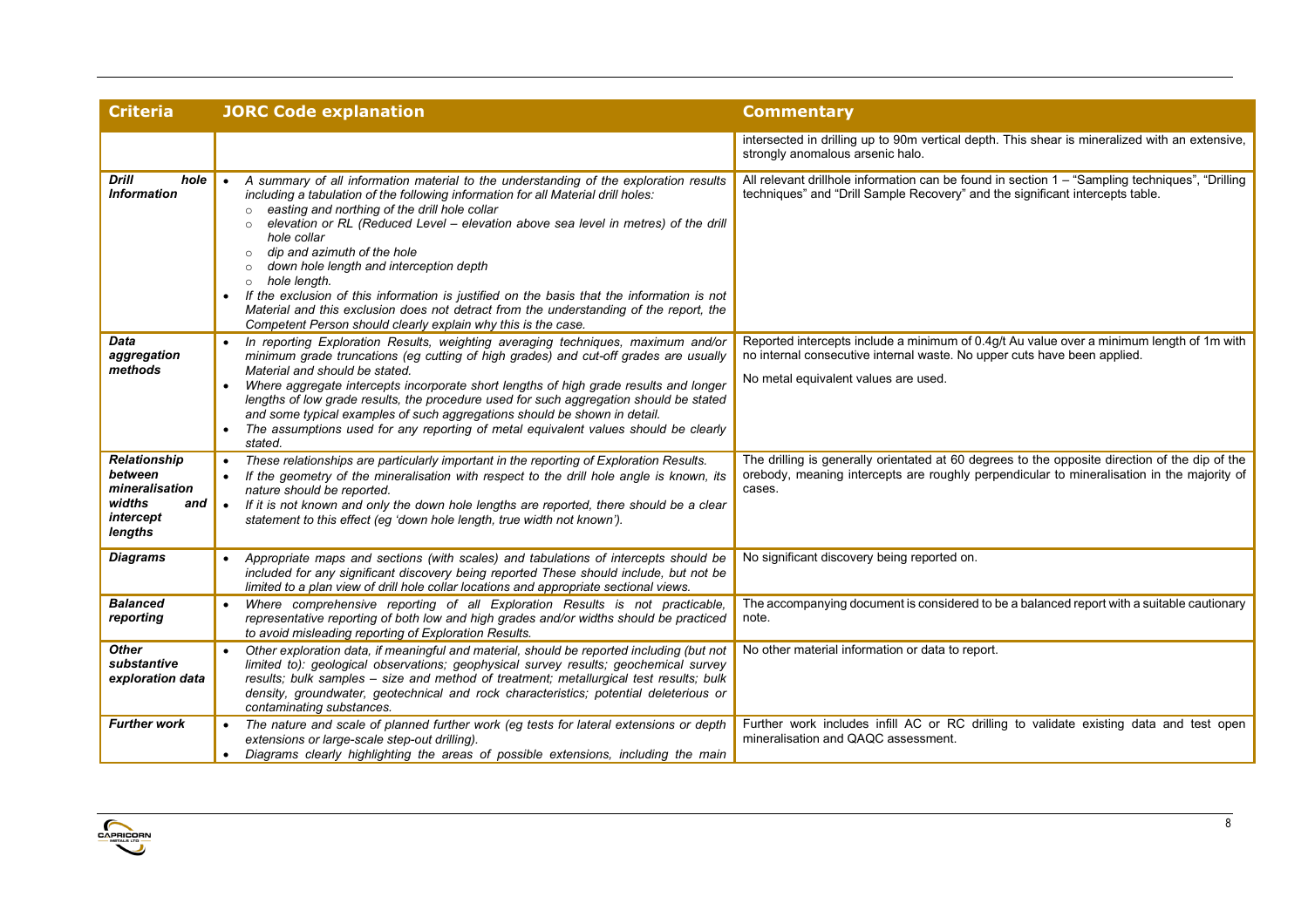| <b>Criteria JORC Code explanation</b>                                                                             | <b>Commentary</b> |
|-------------------------------------------------------------------------------------------------------------------|-------------------|
| geological interpretations and future drilling areas, provided this information is not<br>commercially sensitive. |                   |

**Section 3 Estimation and Reporting of Mineral Resources**

(Criteria listed in section 1, and where relevant in section 2, also apply to this section.)

| <b>Criteria</b>                                     |           | <b>JORC Code explanation</b>                                                                                                                                                                                                                                                                                                                                                                                                                                  | <b>Commentary</b>                           |
|-----------------------------------------------------|-----------|---------------------------------------------------------------------------------------------------------------------------------------------------------------------------------------------------------------------------------------------------------------------------------------------------------------------------------------------------------------------------------------------------------------------------------------------------------------|---------------------------------------------|
| <b>Database</b><br>integrity                        | $\bullet$ | Measures taken to ensure that data has not been corrupted by, for example, transcription<br>or keying errors, between its initial collection and its use for Mineral Resource estimation<br>purposes.<br>Data validation procedures used.                                                                                                                                                                                                                     | No Mineral Resource estimate being reported |
| <b>Site visits</b>                                  | $\bullet$ | Comment on any site visits undertaken by the Competent Person and the outcome of<br>those visits.<br>If no site visits have been undertaken indicate why this is the case.                                                                                                                                                                                                                                                                                    | No Mineral Resource estimate being reported |
| <b>Geological</b><br>interpretation                 | $\bullet$ | Confidence in (or conversely, the uncertainty of) the geological interpretation of the<br>mineral deposit.<br>Nature of the data used and of any assumptions made.<br>The effect, if any, of alternative interpretations on Mineral Resource estimation.<br>The use of geology in guiding and controlling Mineral Resource estimation.<br>The factors affecting continuity both of grade and geology.                                                         | No Mineral Resource estimate being reported |
| <b>Dimensions</b>                                   |           | The extent and variability of the Mineral Resource expressed as length (along strike or<br>otherwise), plan width, and depth below surface to the upper and lower limits of the<br><b>Mineral Resource.</b>                                                                                                                                                                                                                                                   | No Mineral Resource estimate being reported |
| <b>Estimation</b><br>and<br>modelling<br>techniques | . ا       | The nature and appropriateness of the estimation technique(s) applied and key<br>assumptions, including treatment of extreme grade values, domaining, interpolation<br>parameters and maximum distance of extrapolation from data points. If a computer<br>assisted estimation method was chosen include a description of computer software and<br>parameters used.<br>The availability of check estimates, previous estimates and/or mine production records | No Mineral Resource estimate being reported |
|                                                     |           | and whether the Mineral Resource estimate takes appropriate account of such data.                                                                                                                                                                                                                                                                                                                                                                             |                                             |
|                                                     |           | The assumptions made regarding recovery of by-products.<br>Estimation of deleterious elements or other non-grade variables of economic significance<br>(eg sulphur for acid mine drainage characterisation).                                                                                                                                                                                                                                                  |                                             |
|                                                     | $\bullet$ | In the case of block model interpolation, the block size in relation to the average sample<br>spacing and the search employed.<br>Any assumptions behind modelling of selective mining units.                                                                                                                                                                                                                                                                 |                                             |
|                                                     |           | Any assumptions about correlation between variables.                                                                                                                                                                                                                                                                                                                                                                                                          |                                             |
|                                                     | $\bullet$ | Description of how the geological interpretation was used to control the resource<br>estimates.                                                                                                                                                                                                                                                                                                                                                               |                                             |
|                                                     | $\bullet$ | Discussion of basis for using or not using grade cutting or capping.                                                                                                                                                                                                                                                                                                                                                                                          |                                             |
|                                                     |           | The process of validation, the checking process used, the comparison of model data to                                                                                                                                                                                                                                                                                                                                                                         |                                             |

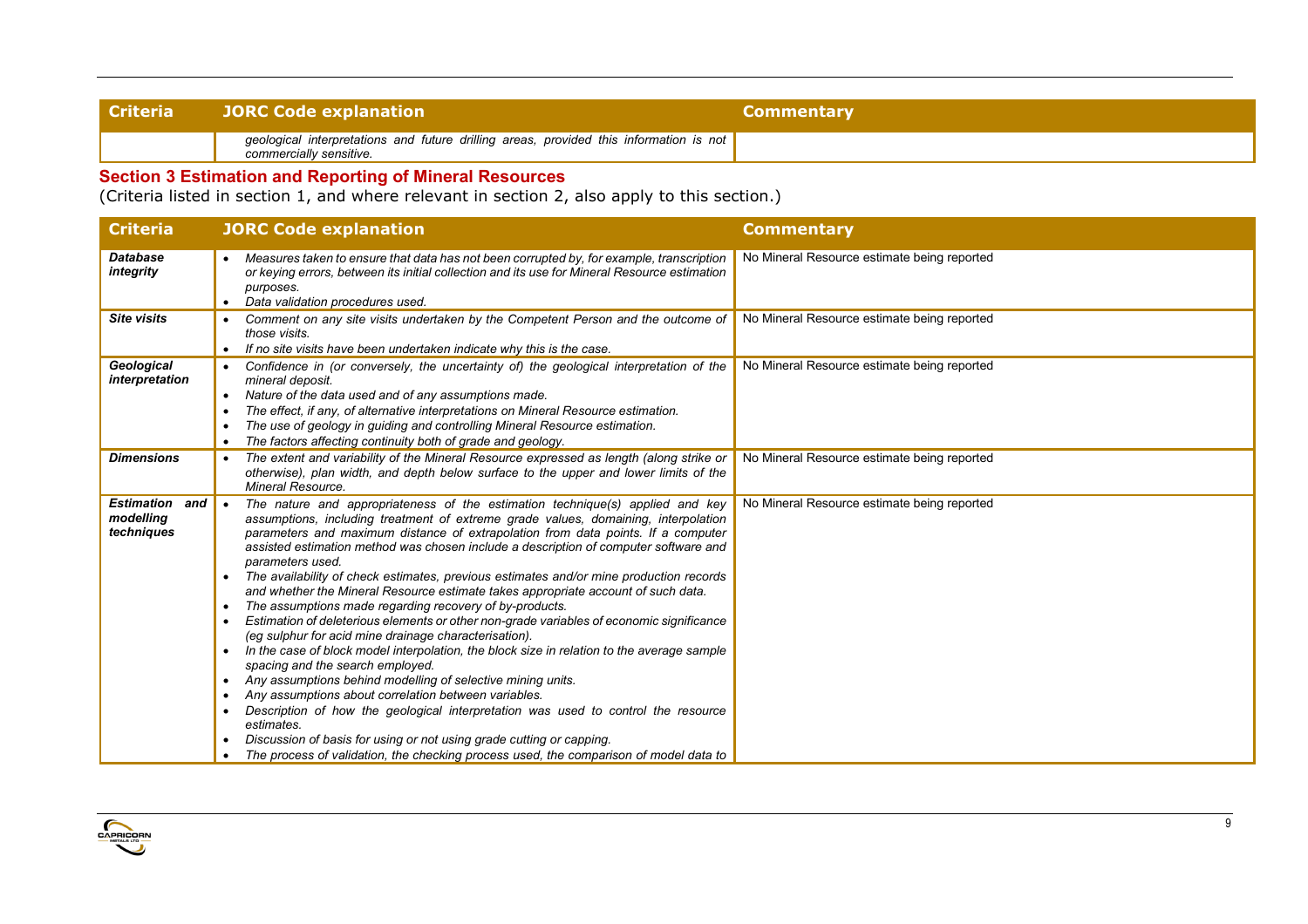| Criteria                                                           | <b>JORC Code explanation</b>                                                                                                                                                                                                                                                                                                                                                                                                                                                                                                                                                                                                                                                                                   | <b>Commentary</b>                           |
|--------------------------------------------------------------------|----------------------------------------------------------------------------------------------------------------------------------------------------------------------------------------------------------------------------------------------------------------------------------------------------------------------------------------------------------------------------------------------------------------------------------------------------------------------------------------------------------------------------------------------------------------------------------------------------------------------------------------------------------------------------------------------------------------|---------------------------------------------|
|                                                                    |                                                                                                                                                                                                                                                                                                                                                                                                                                                                                                                                                                                                                                                                                                                |                                             |
|                                                                    | drill hole data, and use of reconciliation data if available.                                                                                                                                                                                                                                                                                                                                                                                                                                                                                                                                                                                                                                                  |                                             |
| <b>Moisture</b>                                                    | Whether the tonnages are estimated on a dry basis or with natural moisture, and the<br>$\bullet$<br>method of determination of the moisture content.                                                                                                                                                                                                                                                                                                                                                                                                                                                                                                                                                           | No Mineral Resource estimate being reported |
| Cut-off<br>parameters                                              | The basis of the adopted cut-off grade(s) or quality parameters applied.                                                                                                                                                                                                                                                                                                                                                                                                                                                                                                                                                                                                                                       | No Mineral Resource estimate being reported |
| <b>Mining</b> factors<br>or assumptions                            | Assumptions made regarding possible mining methods, minimum mining dimensions<br>$\bullet$<br>and internal (or, if applicable, external) mining dilution. It is always necessary as part of<br>the process of determining reasonable prospects for eventual economic extraction to<br>consider potential mining methods, but the assumptions made regarding mining methods<br>and parameters when estimating Mineral Resources may not always be rigorous. Where<br>this is the case, this should be reported with an explanation of the basis of the mining<br>assumptions made.                                                                                                                              | No Mineral Resource estimate being reported |
| <b>Metallurgical</b><br>factors<br>or<br>assumptions               | The basis for assumptions or predictions regarding metallurgical amenability. It is always<br>$\bullet$<br>necessary as part of the process of determining reasonable prospects for eventual<br>economic extraction to consider potential metallurgical methods, but the assumptions<br>regarding metallurgical treatment processes and parameters made when reporting<br>Mineral Resources may not always be rigorous. Where this is the case, this should be<br>reported with an explanation of the basis of the metallurgical assumptions made.                                                                                                                                                             | No Mineral Resource estimate being reported |
| <b>Environmental</b><br><i>factors</i><br><b>or</b><br>assumptions | Assumptions made regarding possible waste and process residue disposal options. It is<br>$\bullet$<br>always necessary as part of the process of determining reasonable prospects for<br>eventual economic extraction to consider the potential environmental impacts of the<br>mining and processing operation. While at this stage the determination of potential<br>environmental impacts, particularly for a greenfields project, may not always be well<br>advanced, the status of early consideration of these potential environmental impacts<br>should be reported. Where these aspects have not been considered this should be<br>reported with an explanation of the environmental assumptions made. | No Mineral Resource estimate being reported |
| <b>Bulk density</b>                                                | Whether assumed or determined. If assumed, the basis for the assumptions. If<br>$\bullet$<br>determined, the method used, whether wet or dry, the frequency of the measurements,<br>the nature, size and representativeness of the samples.<br>The bulk density for bulk material must have been measured by methods that adequately<br>$\bullet$<br>account for void spaces (vugs, porosity, etc), moisture and differences between rock and<br>alteration zones within the deposit.<br>Discuss assumptions for bulk density estimates used in the evaluation process of the<br>$\bullet$<br>different materials.                                                                                             | No Mineral Resource estimate being reported |
| <b>Classification</b>                                              | The basis for the classification of the Mineral Resources into varying confidence<br>categories.<br>Whether appropriate account has been taken of all relevant factors (ie relative confidence<br>$\bullet$<br>in tonnage/grade estimations, reliability of input data, confidence in continuity of geology<br>and metal values, quality, quantity and distribution of the data).<br>Whether the result appropriately reflects the Competent Person's view of the deposit.                                                                                                                                                                                                                                     | No Mineral Resource estimate being reported |

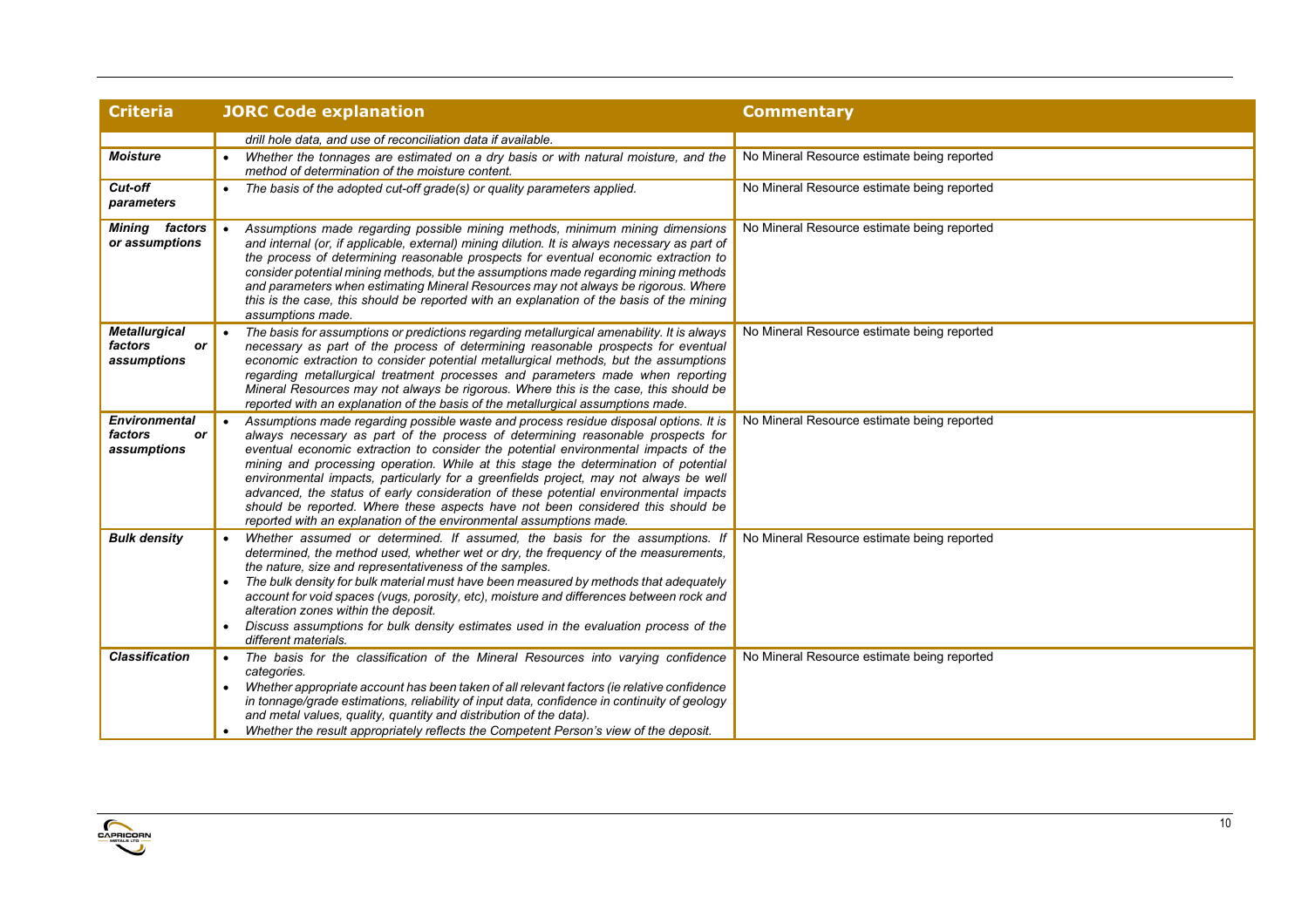| <b>Criteria</b>                                          |    | <b>JORC Code explanation</b>                                                                                                                                                                                                                                                                                                                                                                                                                                                                                                                                                                                                                                                                                                                                                                                                                                                                                                                        | <b>Commentary</b>                           |
|----------------------------------------------------------|----|-----------------------------------------------------------------------------------------------------------------------------------------------------------------------------------------------------------------------------------------------------------------------------------------------------------------------------------------------------------------------------------------------------------------------------------------------------------------------------------------------------------------------------------------------------------------------------------------------------------------------------------------------------------------------------------------------------------------------------------------------------------------------------------------------------------------------------------------------------------------------------------------------------------------------------------------------------|---------------------------------------------|
| <b>Audits</b><br>reviews                                 | or | The results of any audits or reviews of Mineral Resource estimates.                                                                                                                                                                                                                                                                                                                                                                                                                                                                                                                                                                                                                                                                                                                                                                                                                                                                                 | No Mineral Resource estimate being reported |
| <b>Discussion</b><br>relative<br>accuracy/<br>confidence | οt | Where appropriate a statement of the relative accuracy and confidence level in the<br>Mineral Resource estimate using an approach or procedure deemed appropriate by the<br>Competent Person. For example, the application of statistical or geostatistical<br>procedures to quantify the relative accuracy of the resource within stated confidence<br>limits, or, if such an approach is not deemed appropriate, a qualitative discussion of the<br>factors that could affect the relative accuracy and confidence of the estimate.<br>The statement should specify whether it relates to global or local estimates, and, if local,<br>state the relevant tonnages, which should be relevant to technical and economic<br>evaluation. Documentation should include assumptions made and the procedures used.<br>These statements of relative accuracy and confidence of the estimate should be<br>compared with production data, where available. | No Mineral Resource estimate being reported |

### **Section 4 Estimation and Reporting of Ore Reserves**

(Criteria listed in section 1, and where relevant in sections 2 and 3, also apply to this section.)

| <b>Criteria</b>                                                                          | <b>JORC Code explanation</b>                                                                                                                                                                                                                                                                                                                                                                                                                                                                                                  | <b>Commentary</b>             |
|------------------------------------------------------------------------------------------|-------------------------------------------------------------------------------------------------------------------------------------------------------------------------------------------------------------------------------------------------------------------------------------------------------------------------------------------------------------------------------------------------------------------------------------------------------------------------------------------------------------------------------|-------------------------------|
| Mineral<br><b>Resource</b><br>estimate<br>for<br>conversion<br>to<br><b>Ore Reserves</b> | Description of the Mineral Resource estimate used as a basis for the conversion to an<br>Ore Reserve.<br>Clear statement as to whether the Mineral Resources are reported additional to, or<br>inclusive of, the Ore Reserves.                                                                                                                                                                                                                                                                                                | No Ore Reserve being reported |
| <b>Site visits</b>                                                                       | Comment on any site visits undertaken by the Competent Person and the outcome of<br>those visits.<br>If no site visits have been undertaken indicate why this is the case.                                                                                                                                                                                                                                                                                                                                                    | No Ore Reserve being reported |
| <b>Study status</b>                                                                      | The type and level of study undertaken to enable Mineral Resources to be converted to<br>Ore Reserves.<br>The Code requires that a study to at least Pre-Feasibility Study level has been<br>undertaken to convert Mineral Resources to Ore Reserves. Such studies will have been<br>carried out and will have determined a mine plan that is technically achievable and<br>economically viable, and that material Modifying Factors have been considered.                                                                    | No Ore Reserve being reported |
| Cut-off<br>parameters                                                                    | The basis of the cut-off grade(s) or quality parameters applied.<br>$\bullet$                                                                                                                                                                                                                                                                                                                                                                                                                                                 | No Ore Reserve being reported |
| Mining<br>factors<br>or assumptions                                                      | The method and assumptions used as reported in the Pre-Feasibility or Feasibility Study<br>to convert the Mineral Resource to an Ore Reserve (i.e. either by application of<br>appropriate factors by optimisation or by preliminary or detailed design).<br>The choice, nature and appropriateness of the selected mining method(s) and other<br>mining parameters including associated design issues such as pre-strip, access, etc.<br>The assumptions made regarding geotechnical parameters (eg pit slopes, stope sizes, | No Ore Reserve being reported |

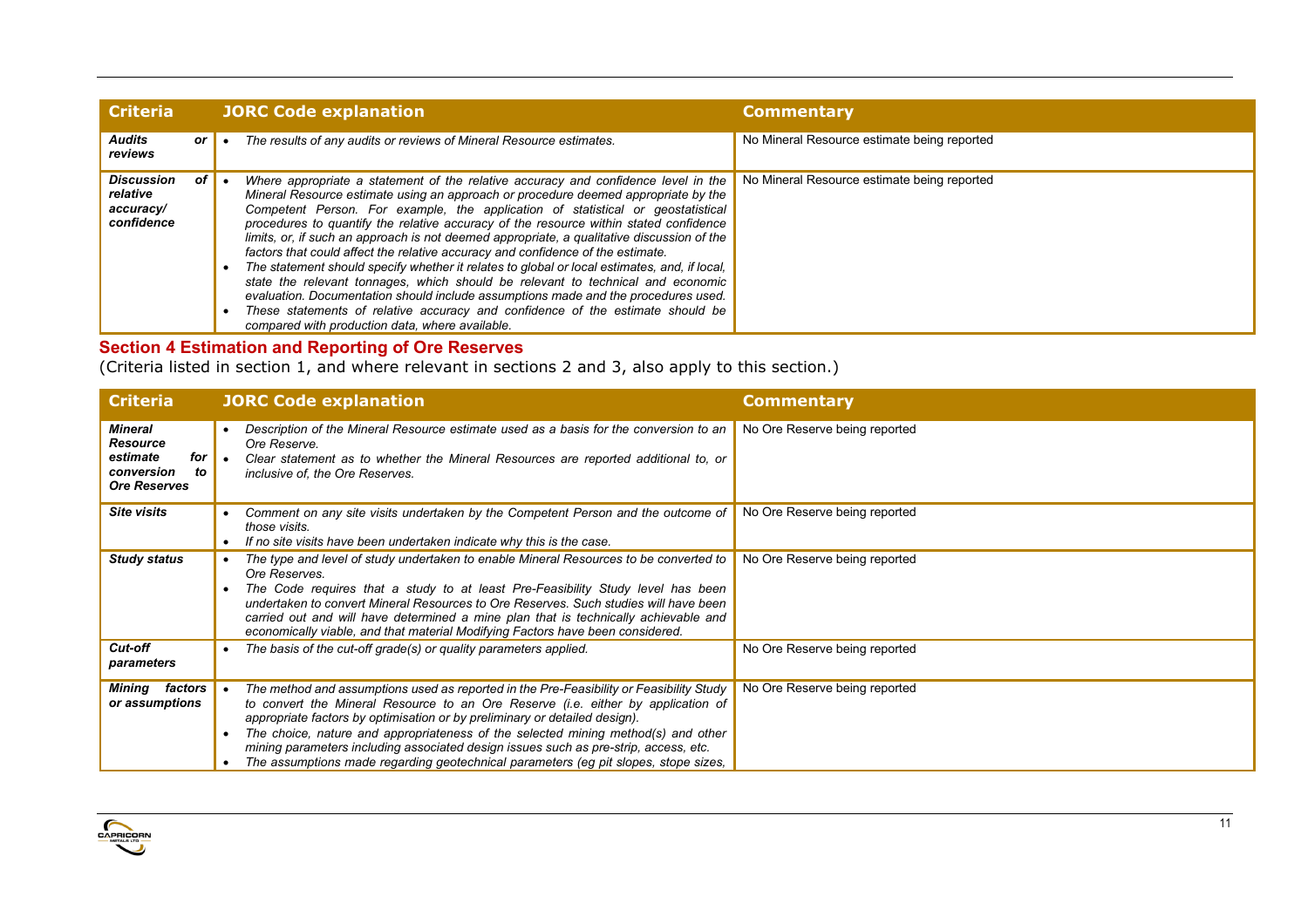| <b>Criteria</b>                                             | <b>JORC Code explanation</b>                                                                                                                                                                                                                                                                                                                                                                                                                                                                                                                                                                                                                                                                                                                                                                                                                                          | <b>Commentary</b>             |
|-------------------------------------------------------------|-----------------------------------------------------------------------------------------------------------------------------------------------------------------------------------------------------------------------------------------------------------------------------------------------------------------------------------------------------------------------------------------------------------------------------------------------------------------------------------------------------------------------------------------------------------------------------------------------------------------------------------------------------------------------------------------------------------------------------------------------------------------------------------------------------------------------------------------------------------------------|-------------------------------|
|                                                             | etc), grade control and pre-production drilling.<br>The major assumptions made and Mineral Resource model used for pit and stope<br>$\bullet$<br>optimisation (if appropriate).<br>The mining dilution factors used.<br>The mining recovery factors used.<br>Any minimum mining widths used.<br>The manner in which Inferred Mineral Resources are utilised in mining studies and the<br>sensitivity of the outcome to their inclusion.<br>The infrastructure requirements of the selected mining methods.                                                                                                                                                                                                                                                                                                                                                            |                               |
| <b>Metallurgical</b><br>factors<br><b>or</b><br>assumptions | The metallurgical process proposed and the appropriateness of that process to the style<br>of mineralisation.<br>Whether the metallurgical process is well-tested technology or novel in nature.<br>$\bullet$<br>The nature, amount and representativeness of metallurgical test work undertaken, the<br>$\bullet$<br>nature of the metallurgical domaining applied and the corresponding metallurgical<br>recovery factors applied.<br>Any assumptions or allowances made for deleterious elements.<br>$\bullet$<br>The existence of any bulk sample or pilot scale test work and the degree to which such<br>$\bullet$<br>samples are considered representative of the orebody as a whole.<br>For minerals that are defined by a specification, has the ore reserve estimation been<br>$\bullet$<br>based on the appropriate mineralogy to meet the specifications? | No Ore Reserve being reported |
| <b>Environmental</b>                                        | The status of studies of potential environmental impacts of the mining and processing<br>$\bullet$<br>operation. Details of waste rock characterisation and the consideration of potential sites.<br>status of design options considered and, where applicable, the status of approvals for<br>process residue storage and waste dumps should be reported.                                                                                                                                                                                                                                                                                                                                                                                                                                                                                                            | No Ore Reserve being reported |
| <b>Infrastructure</b>                                       | The existence of appropriate infrastructure: availability of land for plant development,<br>power, water, transportation (particularly for bulk commodities), labour, accommodation;<br>or the ease with which the infrastructure can be provided, or accessed.                                                                                                                                                                                                                                                                                                                                                                                                                                                                                                                                                                                                       | No Ore Reserve being reported |
| Costs                                                       | The derivation of, or assumptions made, regarding projected capital costs in the study.<br>The methodology used to estimate operating costs.<br>$\bullet$<br>Allowances made for the content of deleterious elements.<br>The derivation of assumptions made of metal or commodity price(s), for the principal<br>$\bullet$<br>minerals and co- products.<br>The source of exchange rates used in the study.<br>$\bullet$<br>Derivation of transportation charges.<br>The basis for forecasting or source of treatment and refining charges, penalties for failure<br>to meet specification, etc.<br>The allowances made for royalties payable, both Government and private.                                                                                                                                                                                           | No Ore Reserve being reported |
| <b>Revenue factors</b>                                      | The derivation of, or assumptions made regarding revenue factors including head grade,<br>$\bullet$<br>metal or commodity price(s) exchange rates, transportation and treatment charges,<br>penalties, net smelter returns, etc.<br>The derivation of assumptions made of metal or commodity price(s), for the principal<br>metals, minerals and co-products.                                                                                                                                                                                                                                                                                                                                                                                                                                                                                                         | No Ore Reserve being reported |

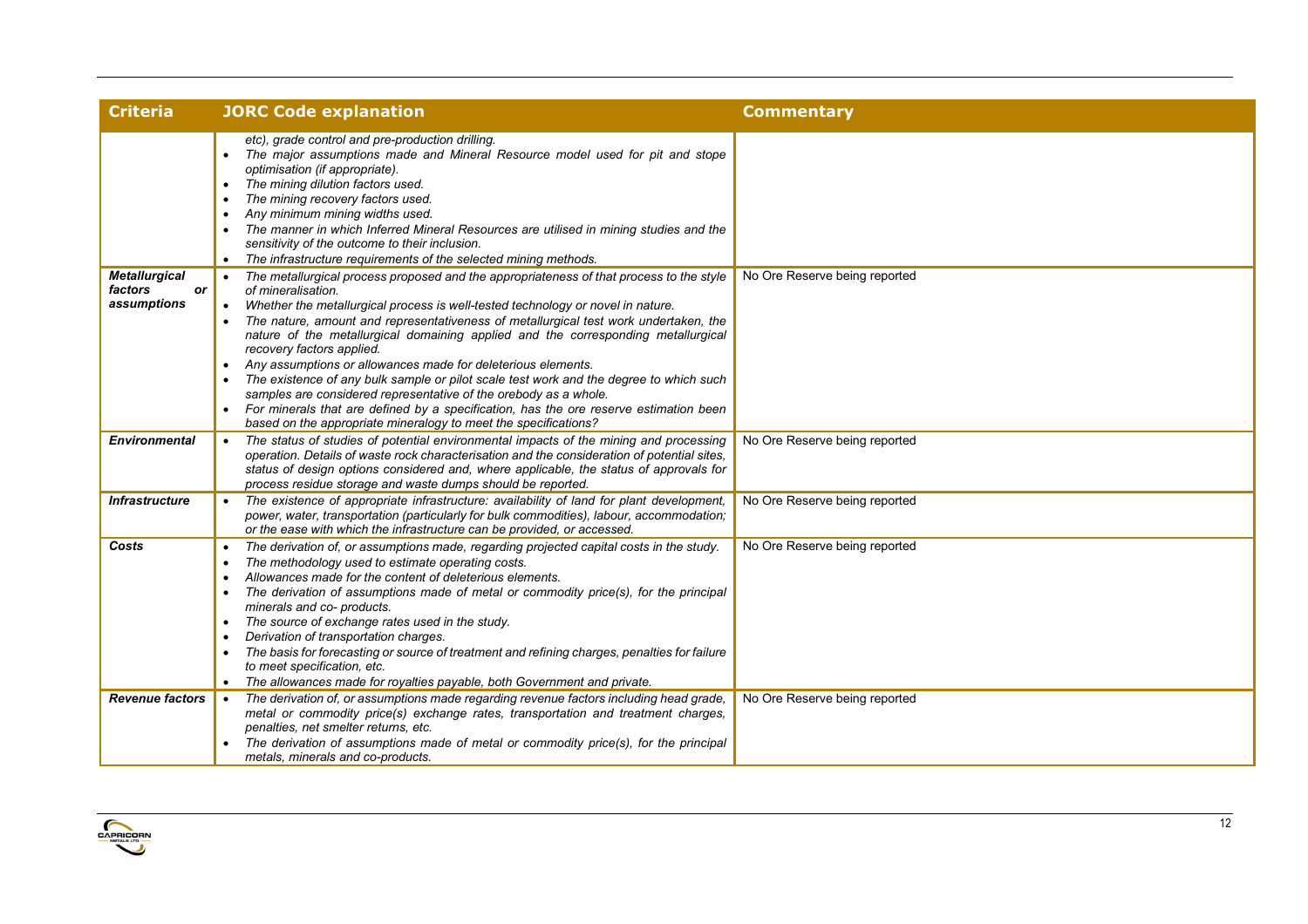| <b>Criteria</b>                                                | <b>JORC Code explanation</b>                                                                                                                                                                                                                                                                                                                                                                                                                                                                                                                                                                                                                                                                                                                                                                                                                                                                                                                                                                                                                                                                                                                                                        | <b>Commentary</b>             |
|----------------------------------------------------------------|-------------------------------------------------------------------------------------------------------------------------------------------------------------------------------------------------------------------------------------------------------------------------------------------------------------------------------------------------------------------------------------------------------------------------------------------------------------------------------------------------------------------------------------------------------------------------------------------------------------------------------------------------------------------------------------------------------------------------------------------------------------------------------------------------------------------------------------------------------------------------------------------------------------------------------------------------------------------------------------------------------------------------------------------------------------------------------------------------------------------------------------------------------------------------------------|-------------------------------|
| <b>Market</b><br>assessment                                    | • The demand, supply and stock situation for the particular commodity, consumption<br>trends and factors likely to affect supply and demand into the future.<br>• A customer and competitor analysis along with the identification of likely market windows<br>for the product.<br>Price and volume forecasts and the basis for these forecasts.<br>$\bullet$<br>For industrial minerals the customer specification, testing and acceptance requirements<br>prior to a supply contract.                                                                                                                                                                                                                                                                                                                                                                                                                                                                                                                                                                                                                                                                                             | No Ore Reserve being reported |
| <b>Economic</b>                                                | The inputs to the economic analysis to produce the net present value (NPV) in the study,<br>$\bullet$<br>the source and confidence of these economic inputs including estimated inflation.<br>discount rate, etc.<br>NPV ranges and sensitivity to variations in the significant assumptions and inputs.                                                                                                                                                                                                                                                                                                                                                                                                                                                                                                                                                                                                                                                                                                                                                                                                                                                                            | No Ore Reserve being reported |
| <b>Social</b>                                                  | The status of agreements with key stakeholders and matters leading to social licence to<br>operate.                                                                                                                                                                                                                                                                                                                                                                                                                                                                                                                                                                                                                                                                                                                                                                                                                                                                                                                                                                                                                                                                                 | No Ore Reserve being reported |
| <b>Other</b>                                                   | To the extent relevant, the impact of the following on the project and/or on the estimation<br>and classification of the Ore Reserves:<br>• Any identified material naturally occurring risks.<br>The status of material legal agreements and marketing arrangements.<br>The status of governmental agreements and approvals critical to the viability of the<br>$\bullet$<br>project, such as mineral tenement status, and government and statutory approvals.<br>There must be reasonable grounds to expect that all necessary Government approvals<br>will be received within the timeframes anticipated in the Pre-Feasibility or Feasibility<br>study. Highlight and discuss the materiality of any unresolved matter that is dependent<br>on a third party on which extraction of the reserve is contingent.                                                                                                                                                                                                                                                                                                                                                                  | No Ore Reserve being reported |
| <b>Classification</b>                                          | The basis for the classification of the Ore Reserves into varying confidence categories.<br>Whether the result appropriately reflects the Competent Person's view of the deposit.<br>$\bullet$<br>The proportion of Probable Ore Reserves that have been derived from Measured Mineral<br>$\bullet$<br>Resources (if any).                                                                                                                                                                                                                                                                                                                                                                                                                                                                                                                                                                                                                                                                                                                                                                                                                                                          | No Ore Reserve being reported |
| <b>Audits</b><br>or<br>reviews                                 | The results of any audits or reviews of Ore Reserve estimates.                                                                                                                                                                                                                                                                                                                                                                                                                                                                                                                                                                                                                                                                                                                                                                                                                                                                                                                                                                                                                                                                                                                      | No Ore Reserve being reported |
| <b>Discussion</b><br>of<br>relative<br>accuracy/<br>confidence | Where appropriate a statement of the relative accuracy and confidence level in the Ore<br>$\bullet$<br>Reserve estimate using an approach or procedure deemed appropriate by the<br>Competent Person. For example, the application of statistical or geostatistical<br>procedures to quantify the relative accuracy of the reserve within stated confidence limits,<br>or, if such an approach is not deemed appropriate, a qualitative discussion of the factors<br>which could affect the relative accuracy and confidence of the estimate.<br>The statement should specify whether it relates to global or local estimates, and, if local,<br>state the relevant tonnages, which should be relevant to technical and economic<br>evaluation. Documentation should include assumptions made and the procedures used.<br>Accuracy and confidence discussions should extend to specific discussions of any<br>applied Modifying Factors that may have a material impact on Ore Reserve viability, or<br>for which there are remaining areas of uncertainty at the current study stage.<br>It is recognised that this may not be possible or appropriate in all circumstances. These | No Ore Reserve being reported |